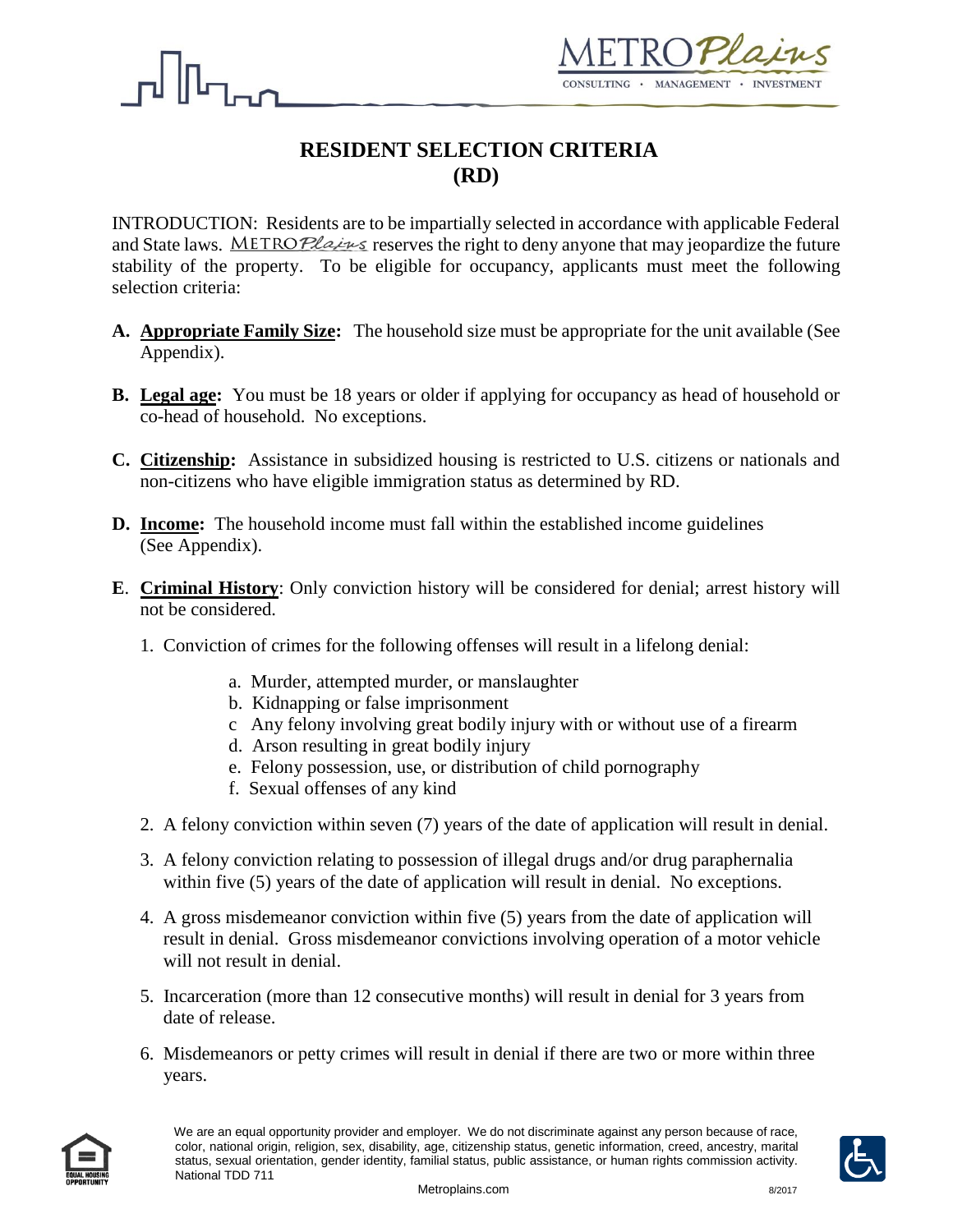**F.** Good Rental History: For three years from the date of application, applicant shall have good rental history. Good rental history includes, but is not limited to: honoring the obligations of your lease, making payments on time, no lease or rule violations, no record or pattern of disruptive behavior, no record of destruction of property or poor housekeeping habits. Negative rental history will result in denial.

 Evictions filed within one year, or two within five years, from date of application will result in denial of rental application. If the eviction is filed in connection with a foreclosure of the primary residence, it will not result in denial.

- **G**. **Credit History**: Credit history that indicates an applicant would be unable to pay rent or other expenses related to occupancy of the rental unit will result in denial. The following criteria will be applied on an individual basis.
	- 1. A negative credit item is defined as a collection, judgement, repossession, bad debt, or a late account over 90-days past due.
	- 2. At least five negative credit items or \$5,000.00 within the previous 12 months will result in a denial.
	- 3. Any money owed to a previous landlord or an essential utility company within three (3) years of the date of application, will result in denial. An essential utility is defined as gas, electric, water/sewer. If the resident pays the debt in full, they will not be denied on this basis; however, payment plans will not be accepted.

Exceptions: Bankruptcy filings, which have been discharged, past due medical bills, student loans, or a foreclosure of your primary residence will not be considered a negative credit item.

If applicant is a Section 8 Voucher Holder, poor credit history (excluding medical) includes but is not limited to, a consistent or recent history of deficiencies in overall credit, owing money to a current or previous landlord, and/or a utility company.

- **H. No Demonstration of Negative Behavior**: If applicant exhibits any of the following, Management has the right to deny their application for housing: Display of uncooperative, abusive or belligerent attitude towards Management and/or members of an interviewing committee during the application process; providing information on application or in interview which is false, misrepresented, incomplete or non-verifiable.
- **I. Student Status (for properties with Tax Credits):** A household that is comprised of only full-time students will not be eligible for occupancy. Exceptions to this rule are as follows:
	- 1. Students are married and entitled to file a joint tax return;
	- 2. At least one (1) student is a single parent with child(ren) and this parent is not a dependent of someone else, and the child(ren) is/are not dependent(s) of someone other than a parent;
	- 3. At least one student is receiving Temporary Assistance for Needy Families (TANF) (formerly known as Aid to or in Minnesota, the Minnesota Family Investment Program (MFIP); or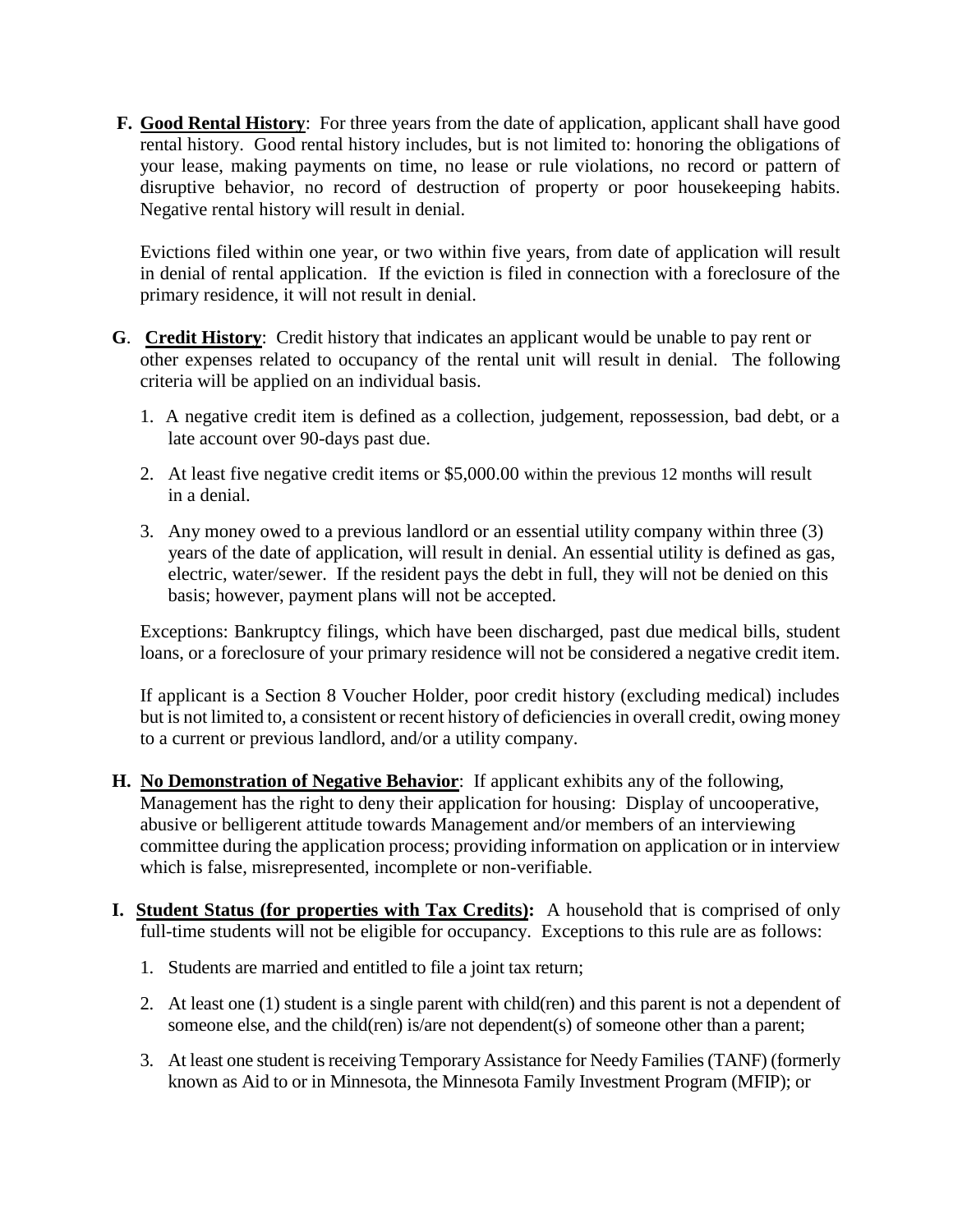- 4. At least one student participates in a program receiving assistance under the Job Training Partnership Act (JTPA), Workforce Investment Act or under other similar federal, state or local laws.
- 5. At least one student of the household was, within five (5) years of the effective date of the initial income certification, in foster care.

**J. Student Status (for properties with***out* **Tax Credits)**: The following are eligibility restrictions of students for assisted housing under Section 327(s) of the U.S. Housing Act of 1937. Assistance shall not be provided to any individual enrolled as a student at an institution of higher education who is under the age of 24;

- 1. is not a veteran of the United States military;
- 2. is unmarried;
- 3. does not have a dependent child;
- 4. is not a person with disabilities, as such term is defined in section 3(b) (3)E of the United States Housing Act of 1937 (42 U.S.C.1437 a(b)(3)(E) and was not receiving assistance under such Section 8 as of November 30, 2005; and
- 5. is not otherwise individually eligible, or has parents who, individually or jointly, are not eligible on the basis of income to receive Section 8 assistance;
- 6. has established a household separate and distinct from parents or legal guardians.
- **K. State and Federal Laws**: Applicants shall meet the eligibility requirements imposed by applicable State and Federal laws and any regulations or requirements promulgated there under.
- **L. Denial of Application**: In the event any application is not approved, the applicant shall be notified, in writing, by first class mail as to the reasons for non-selection and whom to contact for additional information.
- **M. Holding a Unit:** Upon submission of the application for occupancy, applicant must pay the necessary holding fee. Any holding fee paid at this time will be applied to the security deposit when the applicant occupies the unit. Unless the holding fee is paid, there is no guarantee of rental and Management will continue to process other applications for the unit. If applicant fails to occupy unit upon approval of the application, the holding fee will be forfeited. Prior to move-in, the security deposit and first months' rent must be paid in full.
- **N. Verification:** Information provided on your application will be verified. For required verification purposes, applicants must sign a written authorization and release of information. Applications are not considered complete until all required verifications have been obtained.
- **O. Application requirements:** Minimum lease term is 12 months. Applications completed in full and properly signed will be accepted according to unit size and type in chronological order. Families that include persons with disabilities will be given preference for units with special accessibility features. If a unit that fits the applicant's needs is not available, their name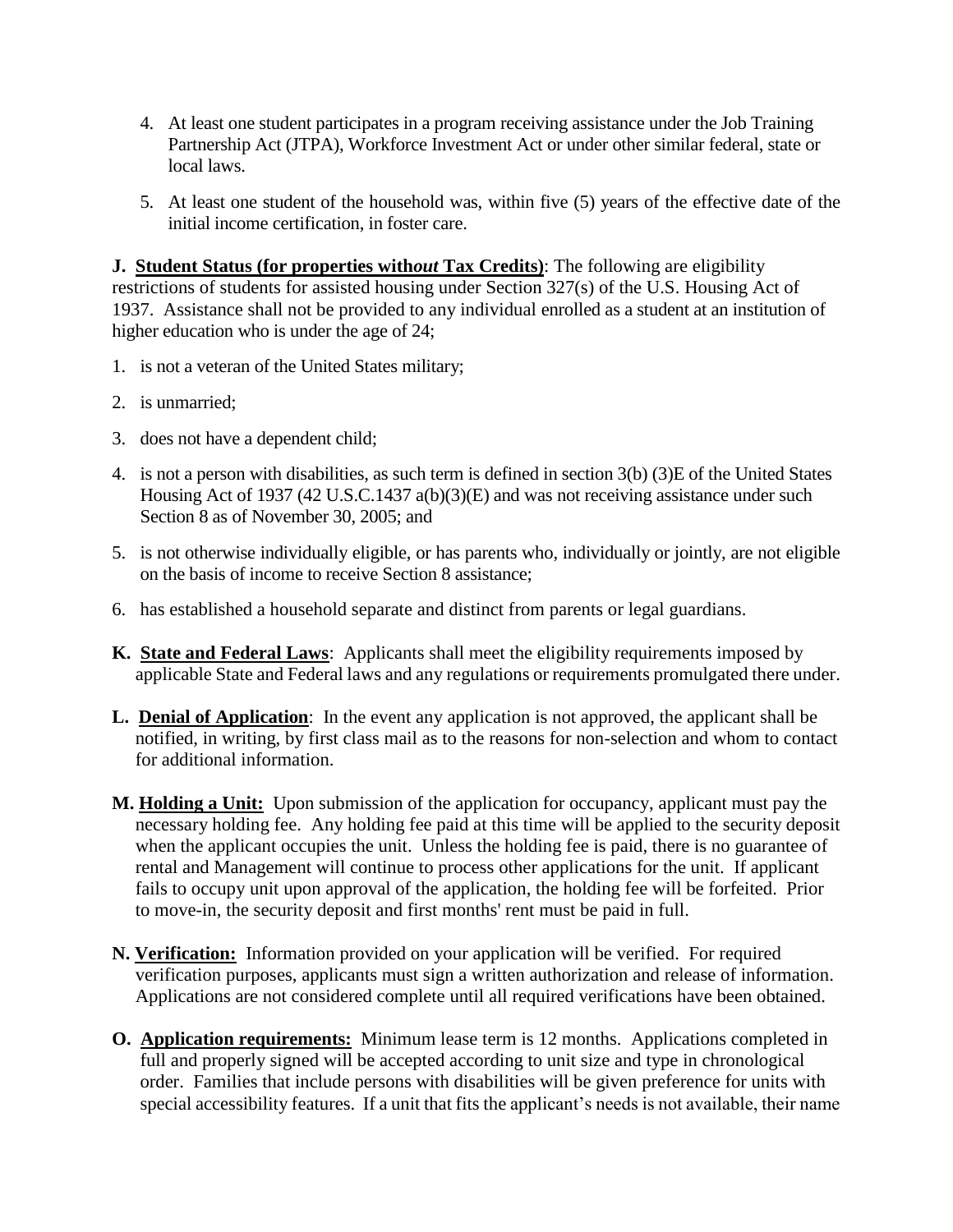will be placed on the waiting list (maintained in the same order), after preliminary eligibility determination. If a very low-income applicant is needed to achieve targeting requirements, and the next applicant has income above the very low-income limit, that applicant must be placed on the waiting list until the property is ready to house an applicant with income above the very low-income limit.

**P.** Pets: If the property accepts pets, applicants with pets must complete a Pet Addendum and Agreement. Any pet that is listed as prohibited on the Agreement will not be approved.

| Signature | Date |
|-----------|------|
|           |      |
|           |      |
| Signature | Date |
|           |      |
|           |      |
| Signature | Date |